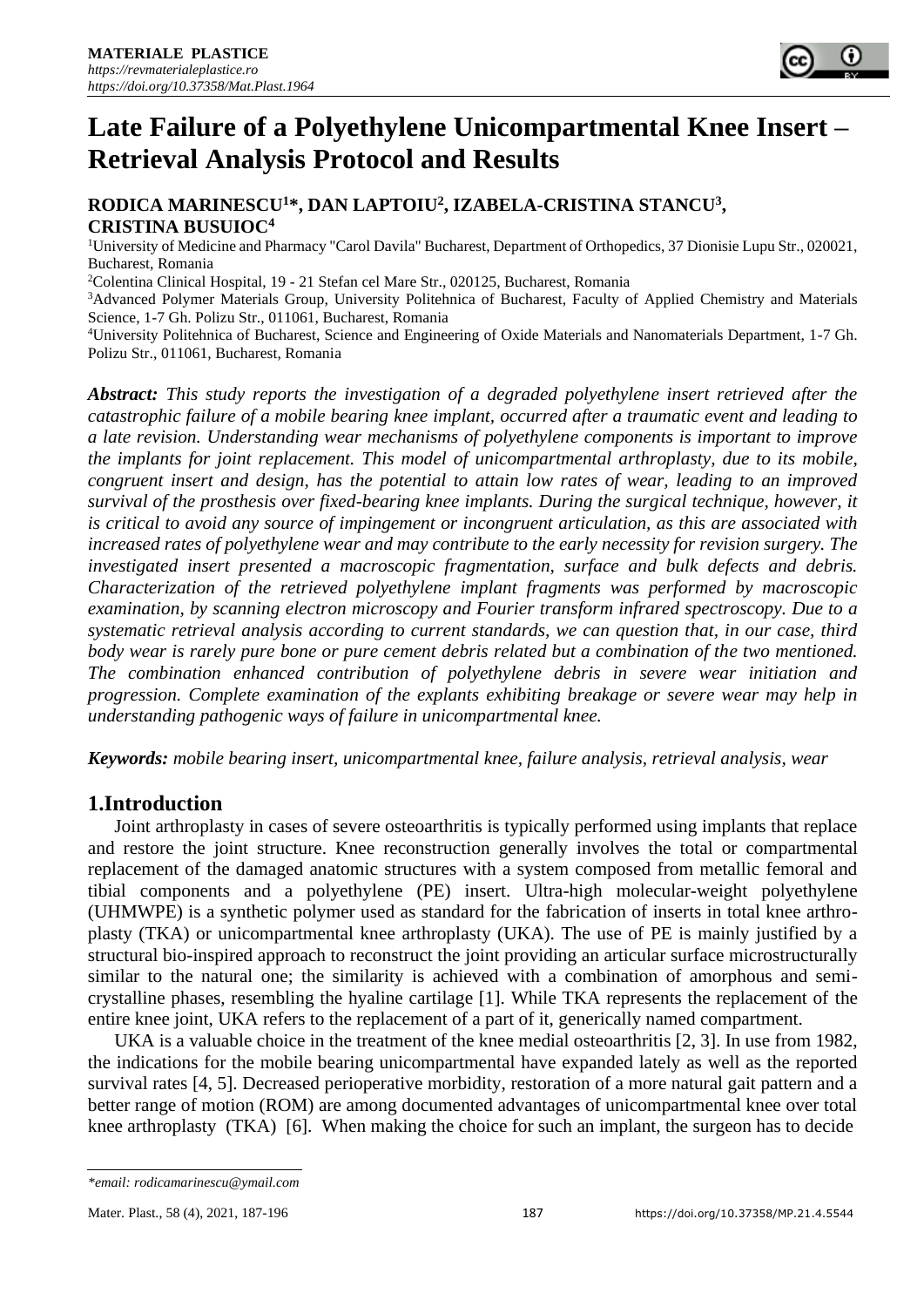between mobile and fixed bearing, taking into account case particularities as well as his own personal preferences and training [7]. Among mobile unicompartmental knees, Oxford (Zimmer Biomet  $^{TM}$ ) implant is one of the most used. Not only it is a product in which 3 generations of design and implants were developed, with the latest generation of argon packaged compression molded polyethylene ArCom**®** (Zimmer Biomet), but also continuous improvements were made for increasing the accuracy of the surgical technique. The PE bearing is highly congruent and it is presumed that, consequently, the wear is reduced and implant survival rates improved. However, several complications are reported related to its clinical usage - progression of osteoarthritis in the contra-lateral compartment, aseptic loosening, infection, bearing dislocation and wear [6]; one of the least frequent complications is bearing fracture, with a reported incidence about 1% of the cases [7]. Retrieval analysis of such implants is important since it improves understanding on implant behavior and failure mechanism. UKA is a procedure with continuous evolution of products and procedures; different designs were developed and the PE inserts may be either fixed or mobile. In conventional implants, the PE insert is fixed on the tibial tray and its femoral surface is in direct contact with the moving femoral surface while the tibial side is mechanically stable on the tibial component. The mobile PE inserts are freely moving between the femoral and tibial metallic components and therefore, unlike the conventional ones, their tibial face is also moving on a metallic surface. The degradation of polyethylene (PE) components represents an important phenomenon whose understanding and control strongly impact on the patient well-being and implant survival. Oxidation during or post sterilization, delamination, debris formation with local osteolysis are among the main events associated to PE degradation [1,8].

In this study, macroscopic, morphologic and structural characterizations were performed to describe the degradation of the PE insert of a UKA implant after 12 years of use.

### **2. Material and methods**

We present the case of a 63-year-old male who underwent UKA with Phase III Oxford [Biomet] in 2007 for antero-medial osteoarthritis. At a late follow-up visit,12 years after surgery, he presented with complaints of pain and disability, in evolution for almost one year, after a traumatic event (accidentally missed a step). At clinical examination a medium effusion was detected on the right knee, ROM was between 20 to 90 degrees of flexion; a strange noise accompanied every knee movement. Radiological examination documented a posterior dislocation of meniscal bearing, while femoral and tibial component looked well fixed (Figure 1a).



**Figure 1.** Pre (a) and postoperative (b) X rays at revision time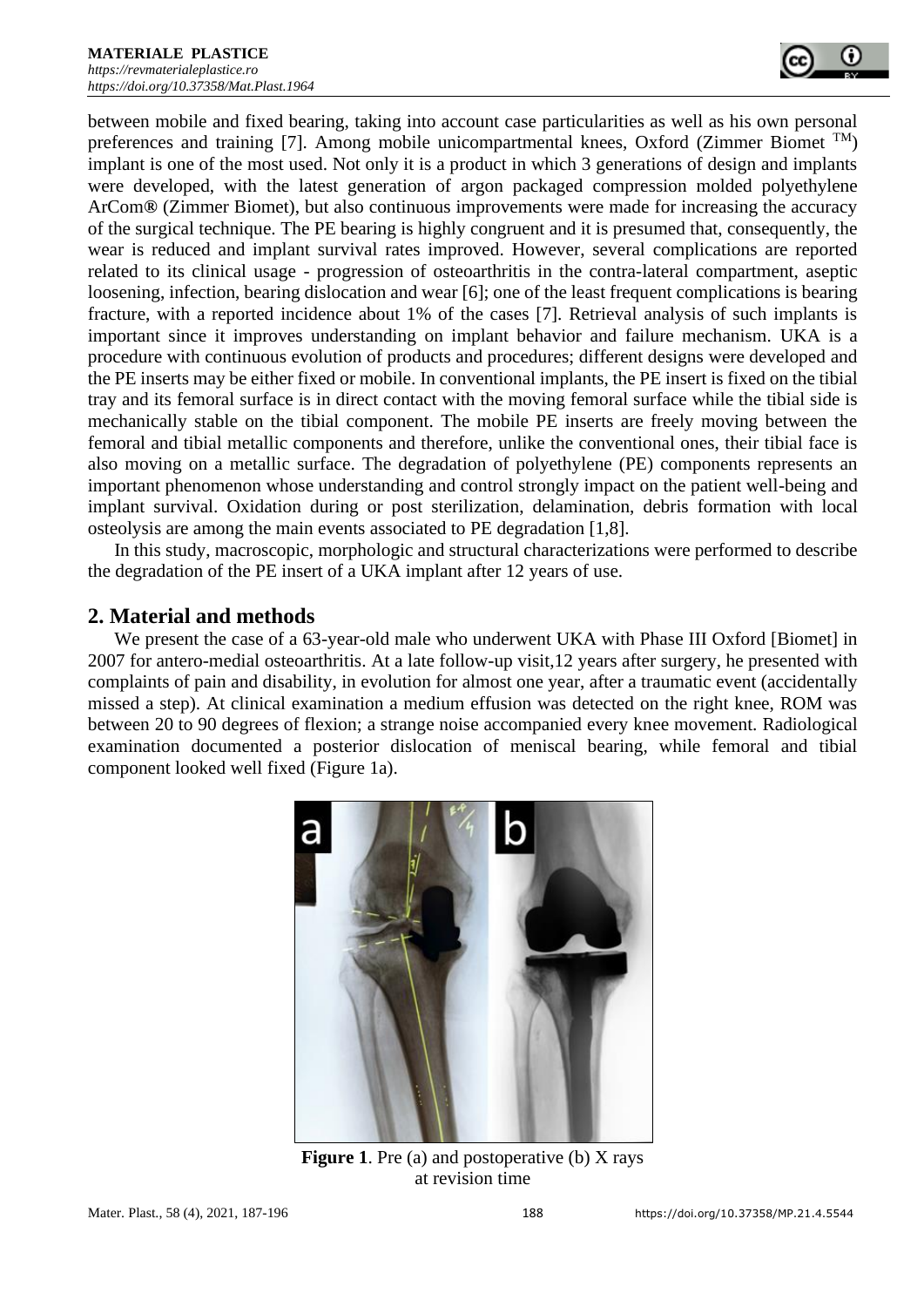The laboratory examination evidenced no infection signs. The indication was revision surgery; synovial samples were harvested from the knee joint and sent for culture, which came out sterile. The meniscal bearing was found broken into two large pieces with an additionally small one. At examination, the femur and tibial plateau exhibited scratches. Together with the severe wear seen on the meniscal bearing this sustained the surgical indication for revision - conversion to a total knee. The conversion was done with a primary postero-stabilised total knee with a different bearing (compression-molded polyethylene with no added calcium stearate, gamma irradiated in an inert nitrogen environment, helping minimize oxidation and creating a more durable, abrasion resistant material - Zimmer Biomet NexGen), completed with a half wedge titanium augment and a short tibial stem (Figure 1b). The rehabilitation was uneventful and the patient returned to full range-of-motion at 6 weeks. According to our standard practice protocol, following ASTM F561 guidance [10], the retrieved meniscal bearing was sent for examination at Politehnica University of Bucharest, with both the femoral and tibial implant:

#### **2.1. Sample preparation for analysis**

After the surgical revision procedure, the blood and all tissue debris on implants were cleaned using an anionic detergent cleaning solution; after that implants were placed in a disinfection solution in order to be completely free of any biological risk. After drying, the implants were separately wrapped in surgical towels, in order to prevent scratching or other surface modification.

#### **2.2. Morphological and microstructural analysis**

Morphological and microstructural analysis of polyethylene components was performed by scanning electron microscopy (SEM). A Quanta Inspect F microscope (FEI Company, Hillsboro, OR, USA) equipped with an energy-dispersive X-ray spectroscopy (EDX) probe was used, at 30 kV accelerating voltage, 10 mm working distance). Samples were gold-sputtered for 40 s prior to analysis.

#### **2.3. Fourier-transform infrared spectroscopy (FTIR) analysis**

The PE insert as well as small fragments identified in its fractured areas were characterized using a Jasco 4200 FTIR spectrometer equipped with a Specac Golden Gate attenuated total reflectance (ATR) device, in the 4000-600 cm<sup>-1</sup> wave-number region, overlapping 100 scans and with a resolution of 4 cm<sup>-1</sup>. The fragments (including dark colored debris) were carefully removed from the fractured area using tweezers and analyzed without further washing. Small samples were removed from representative areas of each insert using a clean razor and tweezers and were tested as such, exploring both the surface and the bulk region. ATR-FTIR spectra were recorded also for cement fragments from the retrieved femoral component, as control. To evaluate protein adsorption, surface contamination with bone fragments or potential oxidation of PE insert, FTIR spectra were recorded on distinct regions (at the surface and into the bulk area).

#### **3. Results and discussions**

Understanding wear mechanisms of PE components is important to improve the implants and techniques for joint replacement [11]. The investigation of wear is typically performed *in vivo* by radiographic measurements [12], or gravimetrically after implant retrieval - through volumetric and optical inspection [13, 14]. While such methods are mainly used when pre-wear implants are available for comparison, other methods are needed when such control data is not available for the retrieved prostheses [15]. In the present work we investigated one failed PE component from unicompartmental (partial) knee replacements retrieved during revision surgery.

#### **3.1. Morphological and microstructural investigation**

The worn and delaminated areas of PE inserts were macroscopically visible (Figure 2). The femoral and tibial metal components are showed to guide the observer in understanding the interaction of the PE components with the metallic ones. While PE mass loss obviously occurred, as macroscopically visible,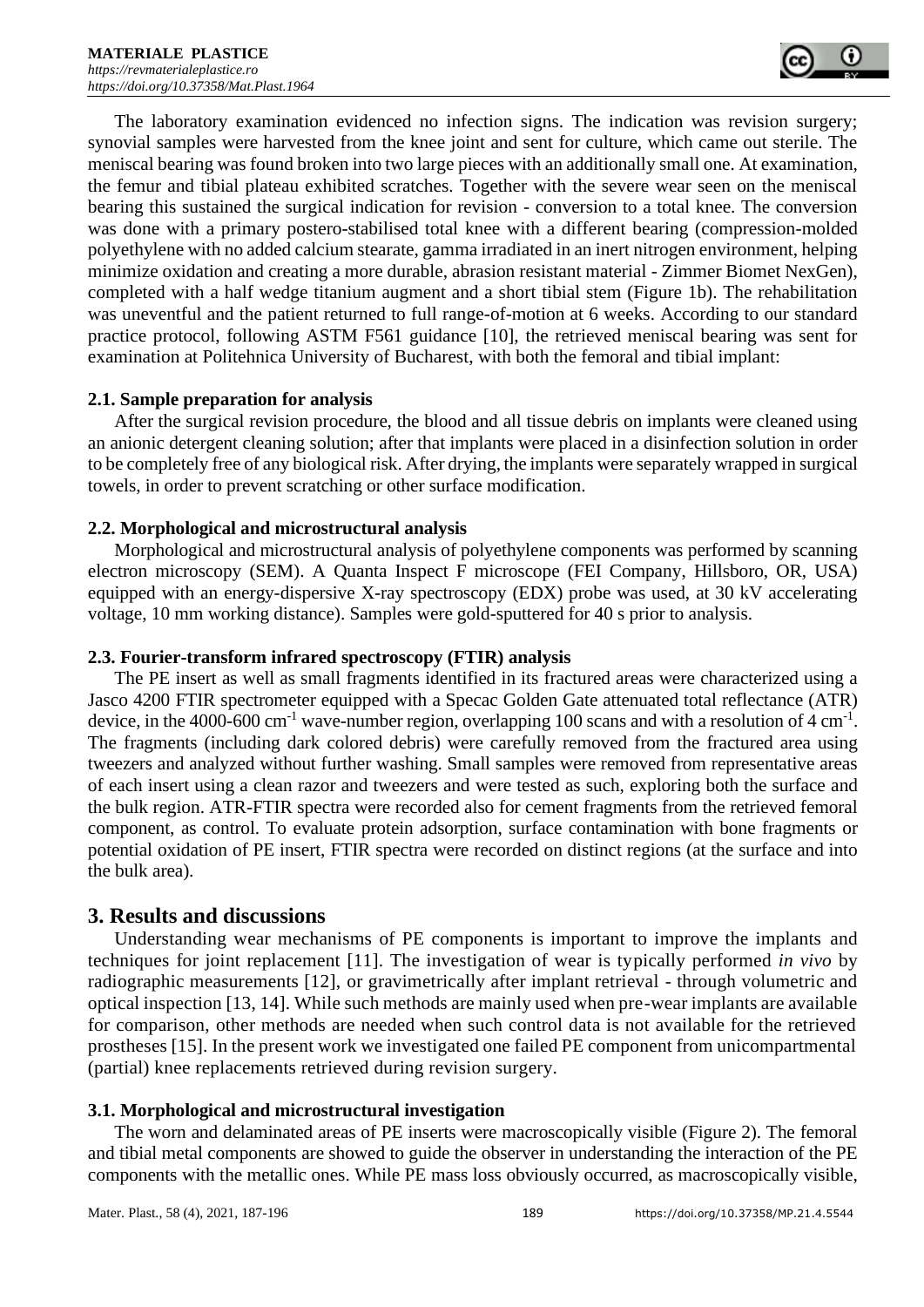

we did not have the possibility to quantify it. However, at optical inspection, the mass loss may be appreciated to be stronger from the femoral side when compared to the tibial side.

In addition, the insert edges and the edges of the fractured areas presented a dark color and small fragments suggesting a potential contamination with migrated materials (indicated with white rectangles in Figure 2 - PE insert). The PE-contacting faces of the metallic tibial and femoral components present worn areas (Figure 2). Furthermore, it can be noticed that wear areas were detected on both sides of the plastic insert, due to its movement on the metal components, with main fractures along the movement direction. The main types of PE degradation are described as 7 modes of damage: scratching, pitting, burnishing, surface deformation, abrasion, exfoliation and bone-cement debris [9]. The investigated sample presented PE fragmentation visible as flake-like fragments, multiple scratch marks and presence of brown fragments in the inner layers of fractured areas (Figure 2 - PE insert). Stronger subsurface whitening was visible on the femoral side when compared to the tibial one. The femoral side view in Figure 2 allowed to observe an almost continuous" white band" close to the edge of the broken PE pieces. Such appearance is considered as an indicator of oxidation of PE, aspect typically associated with long implantation times [16].



**Figure 2**. Qualitative assessment. Digital photographs of the components of the retrieved unicompartmental knee implants, from left to right: femoral component, with 2 visible degraded areas (white rectangles 1 and 2); tibial tray with a median metal degradation (red rectangle 1) and a central metal degradation (white rectangle 2). The direction of the movement of the femoral head is indicated in white arrow. Retrieved polyethylene (PE) insert consisting in two large fragments: tibial side view – the PE liner lost its integrity, 4 main areas with intense degradation and contamination with particles; articular face contacting the femoral component (femoral side view) – the PE liner lost its integrity and present severe degradation, white rectangles indicate the 3 main areas with intense degradation and contamination with particles

SEM analysis indicated common wear patterns such as fractures, pitting, and scratches. Figure 3a is representative for a high surface damage consisting in fracture, pitting, scratches and mass loss on the femoral side of the insert. The morphology of some micro particles (around  $10 - 30 \mu m$ ) distinguishes from the degraded polymer matrix, as visible in secondary electrons in micrographs c-f from Figure 3. When examined in back scattered electrons (BSED), these fragments appear to present a distinct composition; they are denser when compared to the PE matrix, as visible in the micrographs c' - f' (Figure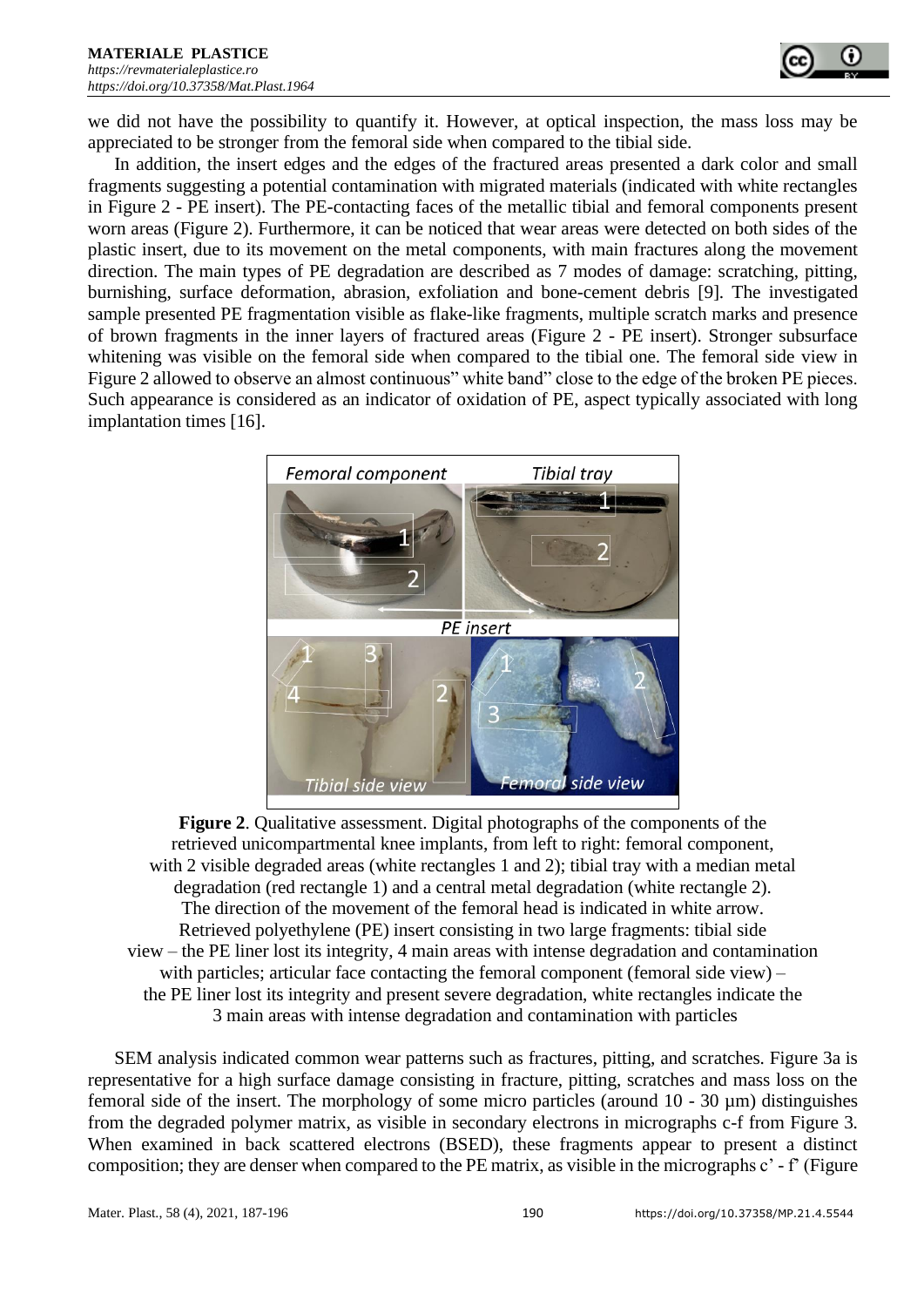

3). Such morpho-structural appearance suggests foreign fragments that might be assigned to migrated bone or bone cement. Figure 3b presents a representative EDAX spectrum recorded for one of these particles. The detection of calcium and phosphorus peaks suggests a phospho-calcic phase that may be representative for a bone fragment.



**Figure 3**. Representative SEM micrographs for PE wear on the femoral side of the retrieved implant: a – top view of the fracture visible in area "4" from the digital photograph of PE component in Figure 1 (the polymer presents superficial degradation, small particles are visible and a longitudinal fracture along the direction of the movement of the femoral head); b - representative EDAX spectrum indicating a phospho-calcic nature of analyzed fragments of the bone mineral phase confirming the presence of in the analyzed fragments; different degradation areas, with fragments:  $c - f$ : appearance in secondary electrons; c' - f': appearance in back scattered electrons (BSED)

Figure 4 presents various worn features specific to the tibial side of the insert: fractures and micro fractures, scratches, rough areas, delaminated areas with embedded micro particles, pitting and micro particles. Multidirectional scratches and pits are noticed in Figure 4a, multiple micro fractures in Figure 4c and 4d, fractures in Figure 4e and Figure 4f and roughness modification in Figure 4 g-i. The EDAX spectrum identified the main peak specific to carbon from PE.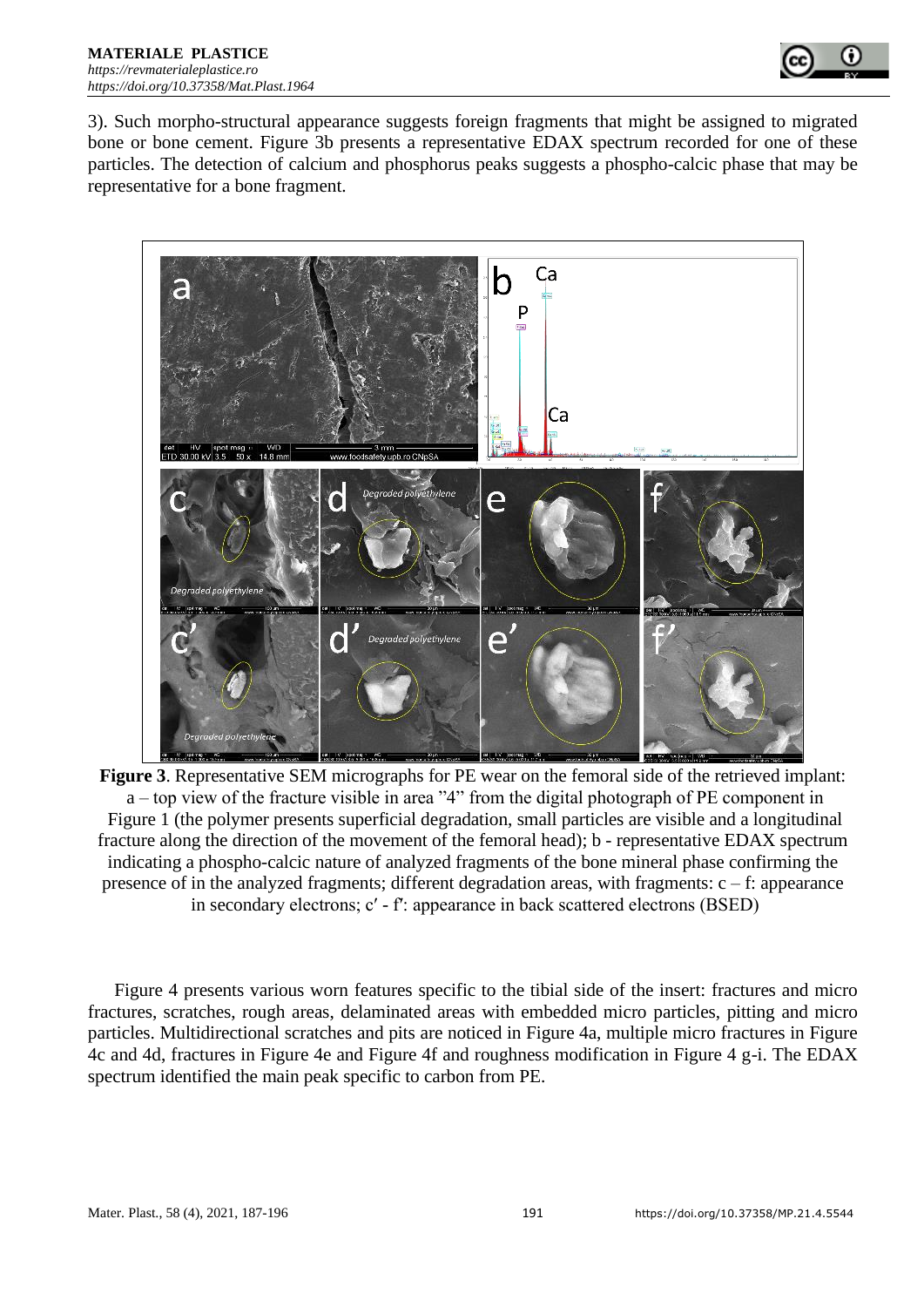

**Figure 4.** Representative SEM results for PE wear on the tibial side of the retrieved implant: a, c-i- micrographs; b - EDAX spectrum characteristic to PE

#### **3.2. ATR-FTIR spectra**

The FTIR spectrum of PE contains characteristic strong bands at around 2916 cm<sup>-1</sup>, 2848 cm<sup>-1</sup> (CH stretch),  $1472 \text{ cm}^{-1}$  (CH<sub>2</sub> deformation/CH<sub>2</sub> bend) and doublet at  $717 \text{ cm}^{-1}$  (CH<sub>2</sub> rock). Since the subsurface whitening suggested possible oxidation of PE, spectra were recorded from distinct surface areas and from corresponding bulk regions. A new peak was noticed at  $1719 \text{ cm}^{-1}$  at the surface, while a lower signal at  $1714 \text{ cm}^{-1}$  was also visible in the bulk region spectrum (Figure 5a). Such vibrations are assigned to ketone resulting from oxidation. Additional interesting FTIR features were also identified in other areas of the insert at the surface, near the fractured areas. The recorded ATR-FTIR spectra indicated the presence of peaks at 1646 cm<sup>-1</sup> and 1543 cm<sup>-1</sup>, non-specific to PE, that can be attributed to amide I and amide II vibrations. Together with the new broad and intense peak at  $3282 \text{ cm}^{-1}$  (assigned to O-H and N-H vibrations from amide A specific to proteins) these spectral modifications suggest protein contamination (Figure 5b). Since dark fragments seem inserted into the fractured regions of the PE bearing, ATR-FTIR spectra were recorded on representative samples removed from such areas. Figure 5c presents the specific spectral appearance, of such brown fragments obtained from area 2 of the tibial side view reprezented in Figure 2. The strong and broad peak at 3289 cm<sup>-1</sup> is assigned to amide A vibrations, while at 3065 cm<sup>-1</sup> an amide B peak is visible. Such vibrations are typical to proteins such as those from bone, therefore they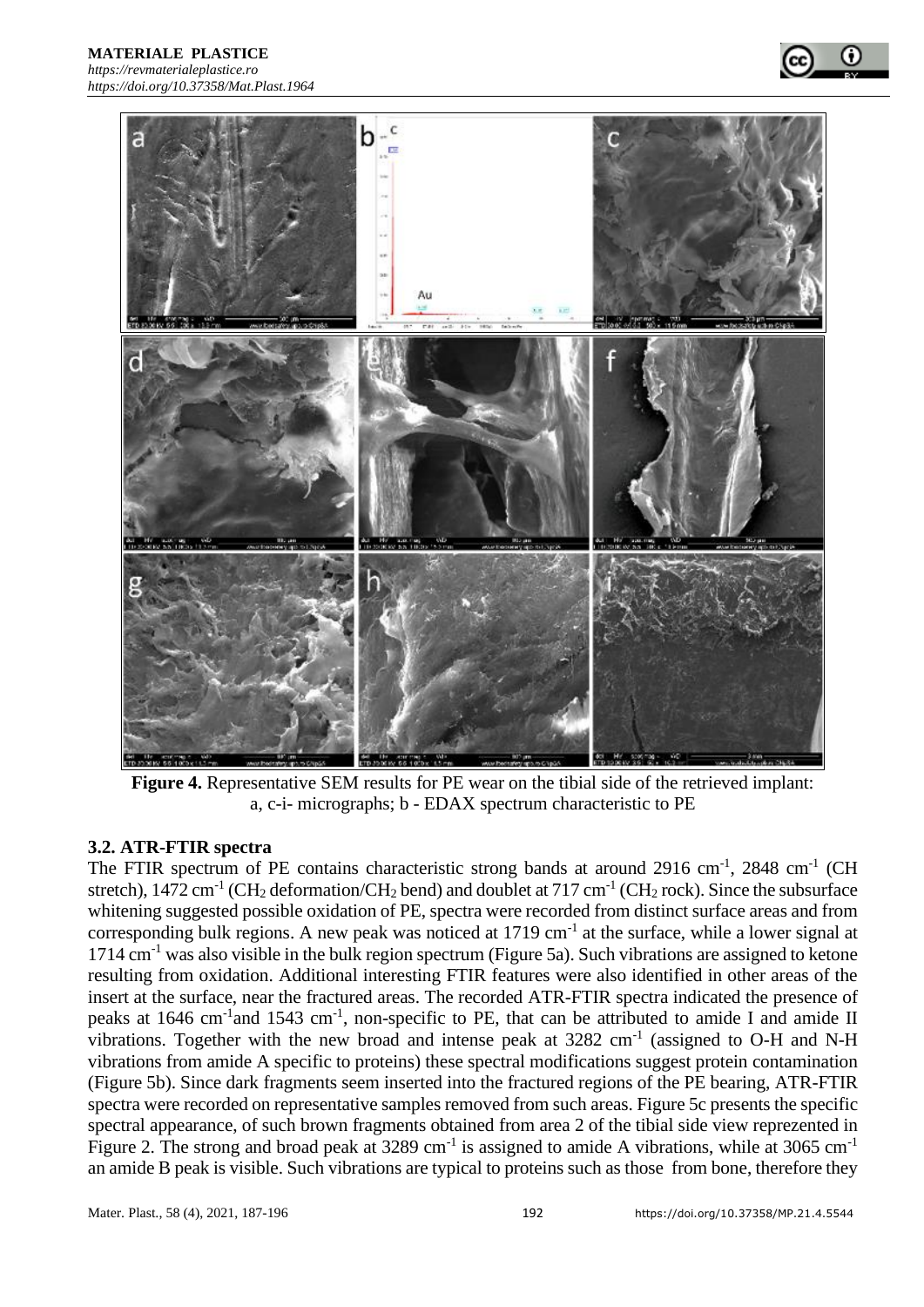suggest protein adsorption or contamination with small bone fragments migrated into the fractured area of PE (Figure 5c). The triplet at  $2958 \text{ cm}^{-1}$ ,  $2923 \text{ cm}^{-1}$  and  $2852 \text{ cm}^{-1}$ , respectively, corresponds to saturated C-H stretching vibrations of combined origin. Considering the brownish color localized deep, into the fracture sites, similar to the color of bone cement from the femoral component, the ATR-FTIR spectra of retrieved cement fragments from the retrieved femoral component were also recorded, to be used as comparison. Conventional polymethyl methacrylate (PMMA) vibrations were recorded: a triplet at 2959 cm<sup>-1</sup>, 2923 cm<sup>-1</sup> and 2852 cm<sup>-1</sup> for C-H stretching vibrations, a strong peak at 1726 cm<sup>-1</sup> assigned to C=O, 1443 cm<sup>-1</sup> assigned to O-CH<sub>3</sub> combined with CH<sub>2</sub> bend, 1237 cm<sup>-1</sup> for CH<sub>2</sub> twisting, 1141 cm<sup>-1</sup> for C-O, and 980 cm<sup>-1</sup> for C-O-C vibration. In addition to them, a weak and very broad peak at about 3300 cm-1 may be assigned to amide A from proteins, while amide I and amide II vibrations could be noticed at 1646 cm<sup>-1</sup> and 1546 cm<sup>-1</sup> on the retrieved cement. The protein-specific peaks detected on the surface of the retrieved PMMA cement suggests the cement presents adsorbed proteins or it contains proteins from the surrounding tissue due to a strong interface bonding to bone. These data suggest that the dark fragments region may present a combination with both bone and cement micro particles.



**Figure 5.** ATR-FTIR spectra. a – PE oxidation assessment: (i) ketone vibration; b – PE surface from the area 2 of the femoral side in Figure 1: (i) amide I, amide II; (ii) OH, NH vibrations; c) brown fragment compared with cement and PE (i) amide I, amide II; (ii) OH, NH vibrations

Mobile bearing unicompartmental knee arthroplasty is one of the treatment options for knee medial osteoarthritis, with clinical results documented in numerous reports [17, 18]. The survival rates and biomechanical performances of this type of implants have consistently improved during last twenty years [19]. However, several types of failures are documented in unicompartmental knee replacement; among them wear of PE, loosening and bearing dislocation [20-22]. In this context, it is important to understand the wear-related complications by studying and publishing the case with implant failures. For improving the performances of medical devices and technical procedures, interdisciplinary approaches are necessary, the use of material science characterizations techniques, implants design changes and the use of new manufacturing process are beneficial for the medical field [23-25].

Failure modes are depending on the implant type: mobile or fixed. Mobile implants exhibit bearing dislocation as the main failure type [26]. Reports document that mobile UKA are more often revised for bearing dislocation comparing to fixed ones which are revised mainly for polyethylene wear [27].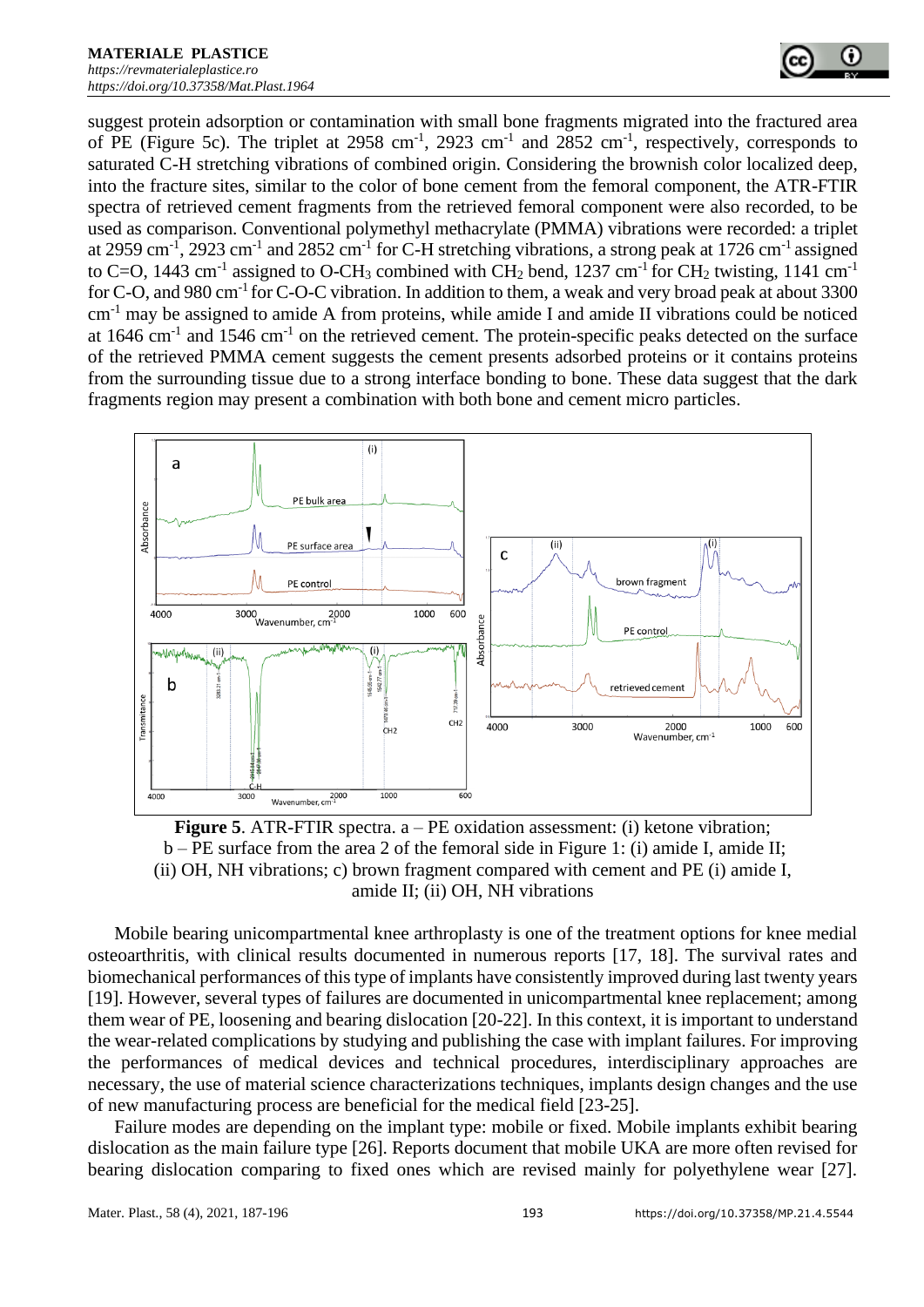Usually, bearing dislocations is documented to take place in the first post-operative 1 to 5 years [28] and is related to inaccurate ligament balancing or inappropriate bearing height [14]. We are reporting a case with late bearing dislocation - at 11 years postoperative, in which a traumatic event may be the trigger; another particular aspect of the presented case is that the dislocated bearing was broken in two large pieces. Also, the explanted insert presented severe PE macroscopically wear consisting in pitting, scratching and delamination.

Wear patterns in unicompartmental were reported and classified; in a paper from 2010 Kendrick et al. classified the wear into 3 groups, based on macroscopically appearance of bearing, of articular surfaces and intra- or extra articular impingement [14]. Considering this classification, we can consider our case to be included in group three. In the same paper, the reported mean time until revision was 8.4 years; our case failure was reported at 12 years after surgery and it was related to a traumatic event. This is why we were looking further, searching for additional factors to explain the pattern of PE wear. The complete explant examination pointed out that inside the pitting and delamination areas, bone micro bits and cement particles were found. That leads us to the idea that intraarticular impingement, caused by bone and cement debris may be the starting point for PE wear and one of the additional factors that led to insert breakage (complication rarely found in this model of mobile bearing, ultra-congruent implant). Experimental studies in PE tibial components, show that fatigue and fracture mechanisms are directly related to the plastic flow parameters of UHMWPE, such as the yield stress and ultimate stress. The microscopic plastic flow behavior, especially in the presence of structural defects, as for example, remnants of intergrain boundaries, is considered to play an important role in the clinical performance of UHMWPE components. Also, for compression molded PE implants, the deformation instability leads to kinking of lamellae oriented initially along the loading direction [29]. This comportment may also explain the aspects found in our case.

Intraarticular bone loose bodies may occur in unicompartmental knee replacement and their potential as destructive mechanism was reported as a presumed cause of impingement and trigger for PE wear [29]. Third-body wear caused by particulate debris (bone, cartilage fragments and bone cement) is one mechanism responsible for accelerated wear and early failure of total knee arthroplasty.

To our knowledge, this is the first report documenting the bone debris inside the deep fracture of the explanted mobile bearing insert. Our result is a strong advice, suggesting that a careful lavage with saline after metal implant insertion and before PE bearing implantation may prevent these events in the future. It is sure that that postponing surgery - for at least 5 months in our case - severely increases wear and initiated femoral and tibial metallic implant deterioration; from a relatively minor insert exchange the surgery went to conversion to total knee replacement.

#### **4. Conclusions**

In case of severe and unexpected PE insert wear in mobile unicompartmental knee a third body mechanism must be taken in consideration. All preventive measures in order to reduce third body production inside the joint should be used at implantation time - orthopedic surgeons should be aware of wear mechanisms typical to mobile bearing implants.

The severity of wear is time depending - once diagnosed it should be properly addressed.

In real life, we can suspect that third body wear is rarely pure bone or pure cement, but a combination of the two above mentioned. The combination enhanced contribution of debris in severe PE wear initiation and progression. Complete examination of the explants exhibiting breakage or severe wear may help in understanding pathogenic ways of failure in unicompartmental knee.

#### **References**

1.WILHELM SK, HENRICHSEN JL, SILJANDER M, MOORE D, KARADSHEH M. Polyethylene in total knee arthroplasty: Where are we now? *J Orthop Surg (Hong Kong)*. May-Aug;**26(3)** 2018, 23 2.EMERSON R.H., HIGGINS L.L., Unicompartmental knee arthroplasty with the Oxford prosthesis in patients with medial compartment arthritis. *J. Bone Joint Surg. Am.* **90A**, 2008, 118–122.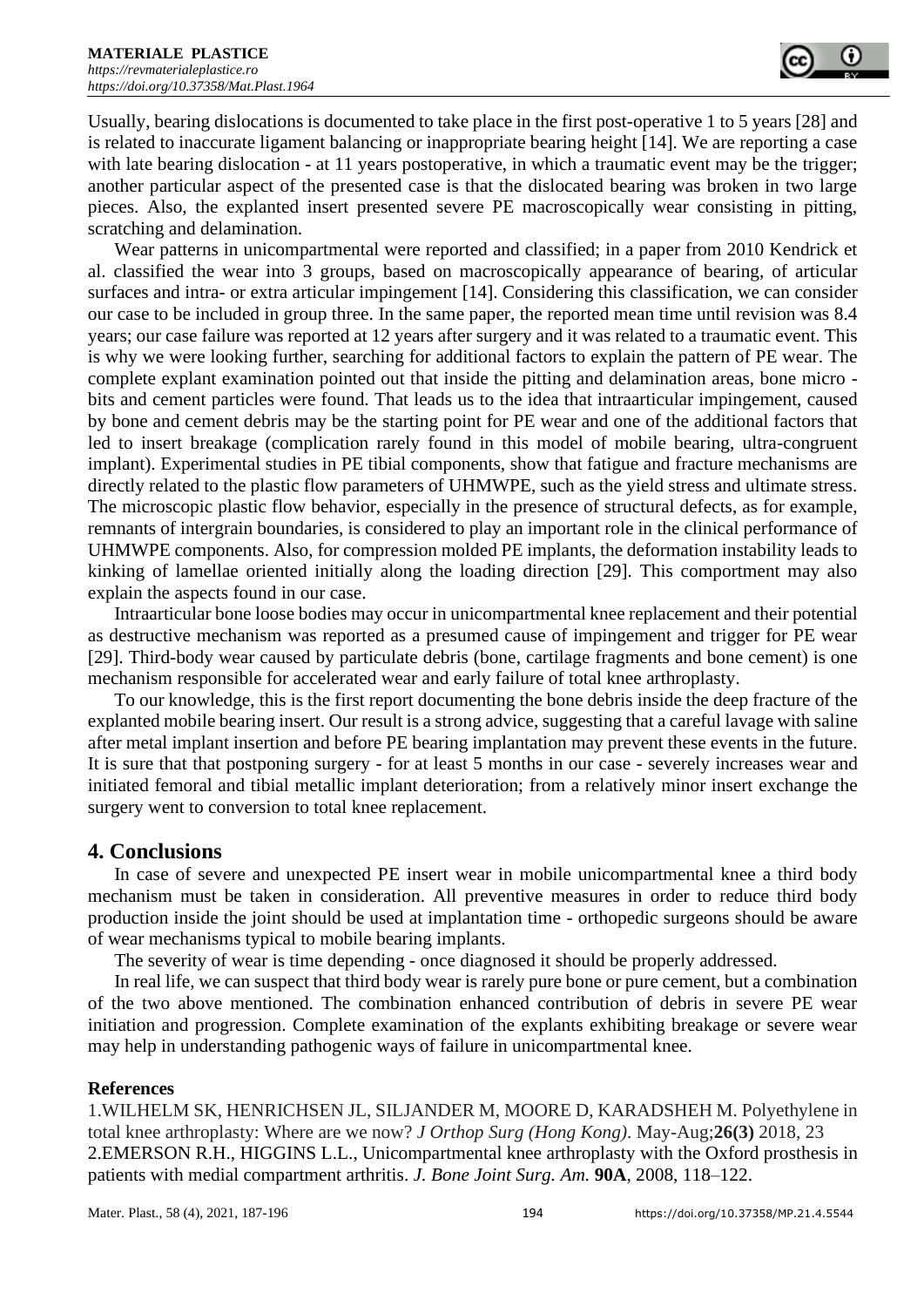3.HOLZER L.A., HOLZER G., The most influential papers in unicompartmental knee arthroplasty. *Knee Surg. Relat. Res*. **32(1)**, 2020, 54-56.

4.MURRAY DW, GOODFELLOW JW, O'CONNOR JJ. The Oxford medial unicompartmental arthroplasty - a ten-year survival study. *J Bone Joint Surg Br*. **80B,** 1998;983–989.

5.LIDDLE AD, JUDGE A, PANDIT H, MURRAY DW., Adverse outcomes after total and unicompartmental knee replacement in 101,330 matched patients: a study of data from the National Joint Registry. *Lancet*. **384,** 2014, 1437–1445.

6.FABRE-AUBRESPY M, OLLIVIER M, PESENTI S, PARRATTE S, ARGENSON JN. Unicompartmental Knee Arthroplasty in Patients Older Than 75 Results in Better Clinical Outcomes and Similar Survivorship Compared to Total Knee Arthroplasty. A Matched Controlled Study. *J Arthroplasty*. **31(12)**: 2016; 2668-2671.

7.BOTTOMLEY N, JONES LD, ROUT R, ALVAND A, ROMBACH I, EVANS T, JACKSON WF, BEARD DJ, PRICE AJ. A survival analysis of 1084 knees of the Oxford unicompartmental knee arthroplasty: a comparison between consultant and trainee surgeons. *Bone Joint J*. **98-B**(10 Supple B): 2016 Oct; 22-27.

8.PSYCHOYIOS V, CRAWFORD RW, O'CONNOR JJ, MURRAY DW. Wear of congruent meniscal bearings in unicompartmental knee arthroplasty - A retrieval study of 16 specimens. *J Bone Joint Surg Br*. **80B,** 1998, 976–982

9.GRECU D, ANTONIAC I, TRANTE O, NICULESCU M, LUPESCU O: Failure Analysis of Retrieved Polyethylene Insert in Total Knee Replacement, *Mater. Plast.,* **53**(4), 2016: 776-780

10.\*\*\*ASTM F561 - 19 Standard Practice for Retrieval and Analysis of Medical Devices, and Associated Tissues and Fluids - *www.astm.org*

11.FURNES O, ESPEHAUG B, LIE SA, VOLLSET SE, ENGESAETER LB, HAVELIN LI. Failure mechanisms after unicompartmental and tricompartmental primary knee replacement with cement. J *Bone Joint Surg Am*. **89A**: 2007;519–525

12.PRICE AJ, SHORT A, KELLETT C, et al. Ten-year in vivo wear measurement of a fully congruent mobile bearing unicompartmental knee arthroplasty. *J Bone Joint Surg [Br]* **87-B** 2005:1493-7.

13.COLLIER MB, ENGH CA, MCAULEY JP, ENGH GA. Factors associated with the loss of thickness of polyethylene tibial bearings after knee arthroplasty. *J Bone Joint Surg 2007* **89A:** 1306–1314

14.KENDRICK BJ, LONGINO D, PANDIT H, SVARD U, GILL HS, DODD CA, MURRAY DW, PRICE AJ. Polyethylene wear in Oxford unicompartmental knee replacement: a retrieval study of 47 bearings. *J Bone Joint Surg Br*. **92(3)**: 2010 Mar; 367-73.

15.GHOSH P, MOHAMMAD HR, MARTIN B, CAMPI S, MURRAY DW, MELLON SJ. Low polyethylene creep and wear following mobile-bearing unicompartmental knee replacement. *Knee Surg Sports Traumatol Arthrosc*. 2020 Sep 17. doi: 10.1007/s00167-020-06243-7.

16.KOP AM, PABBRUWE MB, KEOGH C, SWARTS E. Oxidation of Second Generation Sequentially Irradiated and Annealed Highly Cross-Linked X3™ Polyethylene Tibial Bearings. *J Arthroplasty*. **30(10**): 2015 Oct; 1842-6

17.JOHAL S, NAKANO N, BAXTER M, HUJAZI I, PANDIT H, KHANDUJA V Unicompartmental Knee Arthroplasty: The Past, Current Controversies, and Future Perspectives. *J Knee Surg*. **31(10)** 2018 Nov:992-998

18.KAHLENBERG CA, RICHARDSON SS, GRUSKAY JA, CROSS MB Trends in utilization of total and unicompartmental knee arthroplasty in the United States. *J Knee Surg*. (2020) doi: 10.1055/s-0040- 1702189

19.KHOW YZ, LIOW MHL, LEE M, CHEN JY, LO NN, YEO SJ. The effect of tibial and femoral component coronal alignment on clinical outcomes and survivorship in unicompartmental knee arthroplasty. *Bone Joint J*. **103-B (2):** 2021 Feb; 338-346.

20.SABAH SA, LIM CT, MIDDLETON R, VON FRITSCH L, BOTTOMLEY N, JACKSON WFM, PRICE AJ, ALVAND A. Management of aseptic failure of the mobile-bearing Oxford unicompartmental knee arthroplasty. *Knee*. **27(6**) 2020 Dec:1721-1728